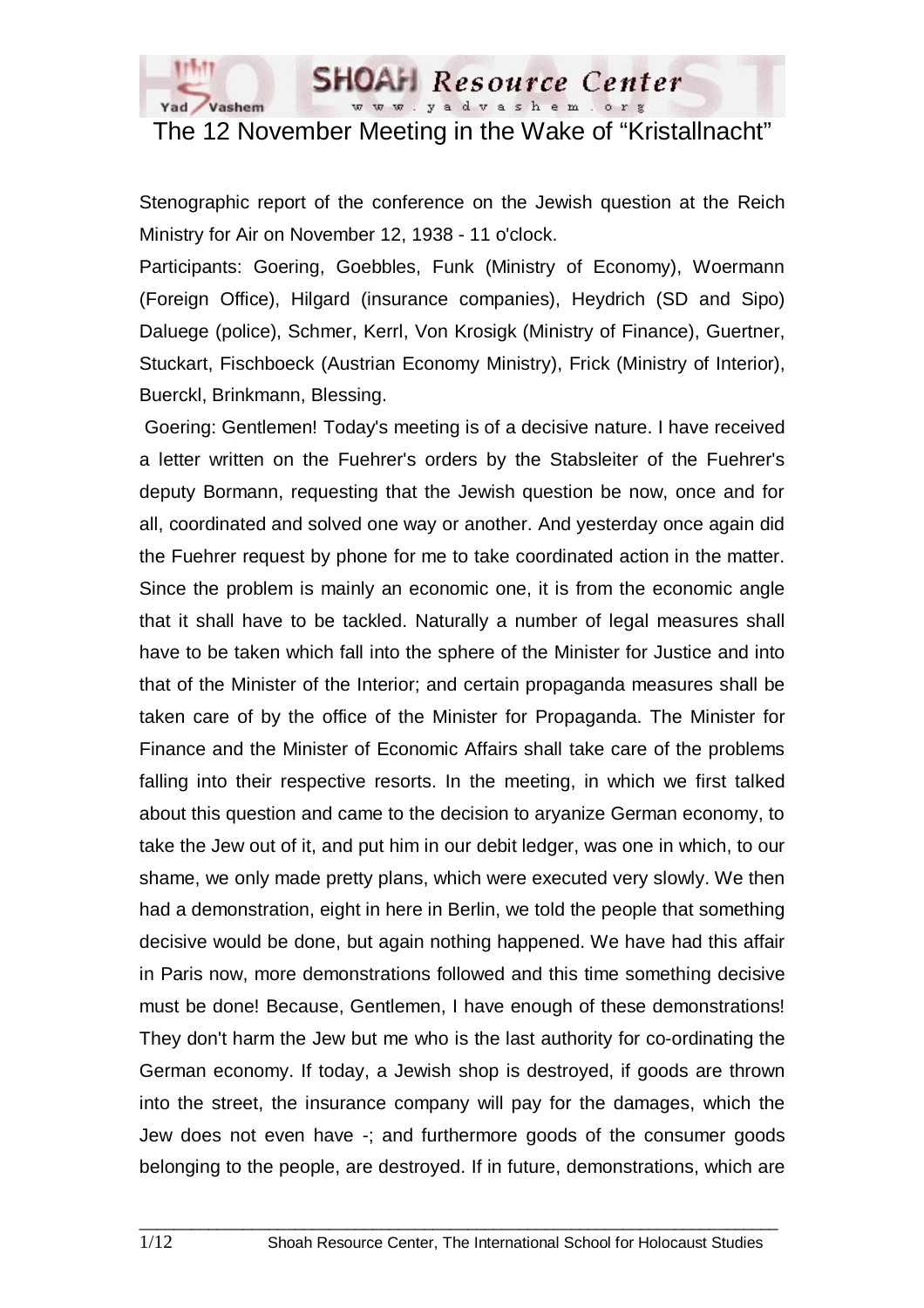

necessary, occur, then, I pray, that they be directed, so as not to hurt us. Because it's insane, to clean out and burn a Jewish warehouse then have a German insurance company make good the loss. And the goods, which I need desperately, whole bales of clothing and what not, are being burned: and I miss them everywhere. I may as well burn the raw materials before they arrive. The people of course, do not understand that; therefore we must make laws which will show the people once and for all, that something is being done. I should appreciate it very much if for once, our propaganda would make it clear that it is unfortunately not the Jew who has to suffer in all this but the German insurance companies. I am not going to tolerate a situation in which the Insurance companies are the ones who suffer. Under the authority invested in me, I shall issue a decree, and I am, of course, requesting the support of the competent government agencies, so that everything shall be processed through the right channels, and the insurance companies will not be the ones who suffer. It may be, though, that these insurance companies may have insurance in foreign countries - if that is the case, foreign bills of exchange would be available which I would not want to lose. That shall have to be checked. For that reason, I have asked Mr. Hilgard of the Insurance company to attend, since he is best qualified to tell us to what extent the insurance companies are protected against damage, by having taken out insurance with other companies. I would not want to miss this under any circumstances. I should not want to leave any doubt, Gentlemen, as to the aim of today's meeting. We have not come together merely to talk again, but to make decisions, and I implore the competent agencies to take all measures for the elimination of the Jew from German economy and to submit them to me, as far as it is necessary..... Now the foreign Jews. There we'll have to make distinctions between the Jews who have always been foreigners and who shall have to be treated according to the laws we arranged with their respective countries. We shall try to induce them through slight and then through stronger pressure and through clear manoeuvring - to let themselves be pushed out voluntarily. But regarding those Jews who were Germans, have always lived in Germany and have acquired foreign citizenship during the last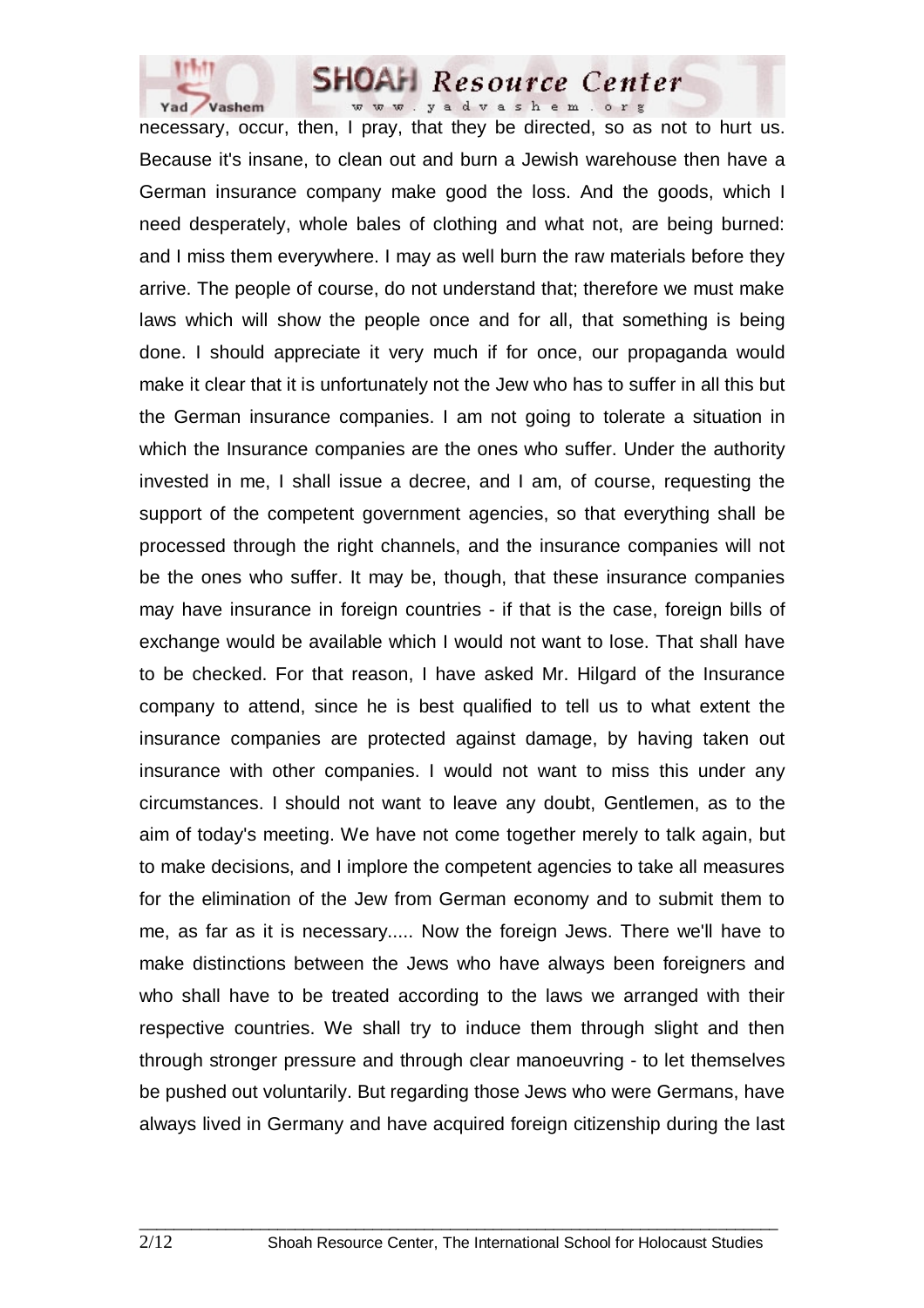

www.yadvashem.org year, only because they wanted to play safe. I ask you not to give them consideration. We'll finish with these. Or have you any misgivings?

Resource Center

 Woermann: I'd like to request that the Foreign Office should participate in individual cases, as it is very difficult to decide this generally.

Goering: We cannot consult you in every case, - but on the whole we will.....

 Goebbels:...In almost all German cities synagogues are burned. New, Various possibilities exist to utilize the space where the synagogues stood. Some cities want to build parks in their place, others want to put up new buildings.

Goering: Hoe many synagogues were actually burned?

 Heydrich: Altogether there are 101 synagogues destroyed by fire, 76 synagogues demolished, and 7,500 stores ruined in the Reich.

Goering: what do you mean, "destroyed by fire"?

Heydrich: Partly, they are razed and partly gutted.

 Goebbels: I am of the opinion that this is our chance to dissolve the synagogues. All these not completely intact, shall be razed by the Jews. The Jews shall pay for it. There in Berlin, the Jews are ready to do that. The synagogues, which burned in Berlin are being leveled by the Jews themselves. We shall build parking lots in their places or new buildings. That ought to be the criterion for the whole country, the Jews shall have to remove the damaged or burned synagogues, and shall have to provide us with ready free space.... Furthermore, I advocate that the Jews be eliminated from all positions in public life in which they may prove to be provocative. It is still possible today that a Jew shares a compartment in a sleeping car with a German. Therefore, we need a decree by the Reich Ministry for Communication stating that separate compartments for Jews shall be available; In case where compartment are filled up, Jews cannot claim a seat; They shall be given a separate compartment only after all Germans have secured seats. They shall not mix with Germans, and if there is no more room, they shall have to stand in the corridor.

 Goering: In that case, I think it would make more sense to give them separated compartments.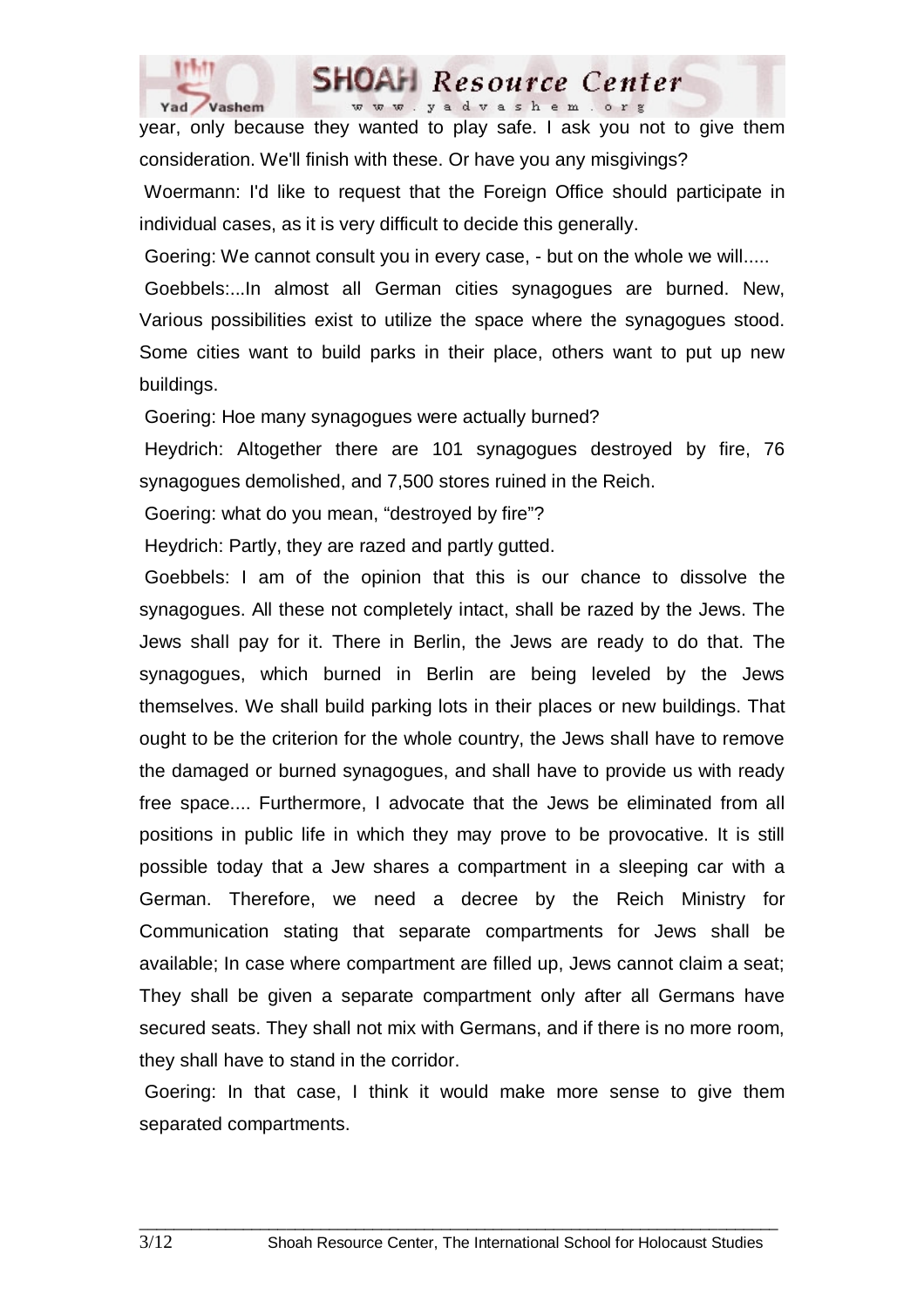

 Goebbels: Suppose, though, there won't be many Jews going on the express train to Munich, suppose there would be two Jews in the train and the other compartments would be overcrowded. These two Jews would then have a compartment all to themselves. Therefore, Jews may claim a seat only after all Germans have secured a seat.

 Goering: I'd give the Jews one coach or one compartment. And should a case like you mention arise and the train is overcrowded, believe me, we won't need a law. We'll kick him out and he'll have to sit all alone in the toilet all the way!

 Goebbels: I don't agree. I don't believe in this. There ought to be a law. Furthermore, there ought to be a decree barring Jews from German beaches and resorts. Last summer....

 Goering: Particularly here in the Admirals palast very disgusting things have happened lately.

 Goebbels: Also at the Wannsee beach. A law, which definitely forbids the Jews to visit German resorts.

Goering: We could give them their own.

 Goebbels: It would have to be considered whether we'd give them their own or whether we should turn a few German resorts over to them, but not the finest and best, so we cannot say the Jews go there for recreation. It'll also have to be considered if it might not become necessary to forbid the Jews to enter German forests. In the Gruenewald, whole bards of them are running around. It is a constant provocation and we are having incidents all the time. The behavior of the Jews is so inciting and provocative that brawls are a daily routine.

 Goering: We shall give the Jews a certain part of the forest, and the Alpers shall take care of it that various animals that look damned much like Jews, the elk has such a crooked nose - get their also and become acclimated.

 Goebbles: I think this behavior is provocative. Furthermore Jews should not be allowed to sit around in German parks... Furthermore, Jewish children are still allowed in German schools. That's impossible. It is out of the question that any boy should sit beside a Jewish boy in a German Gymnasium and receive lessons in German history. Jews ought to be eliminated completely from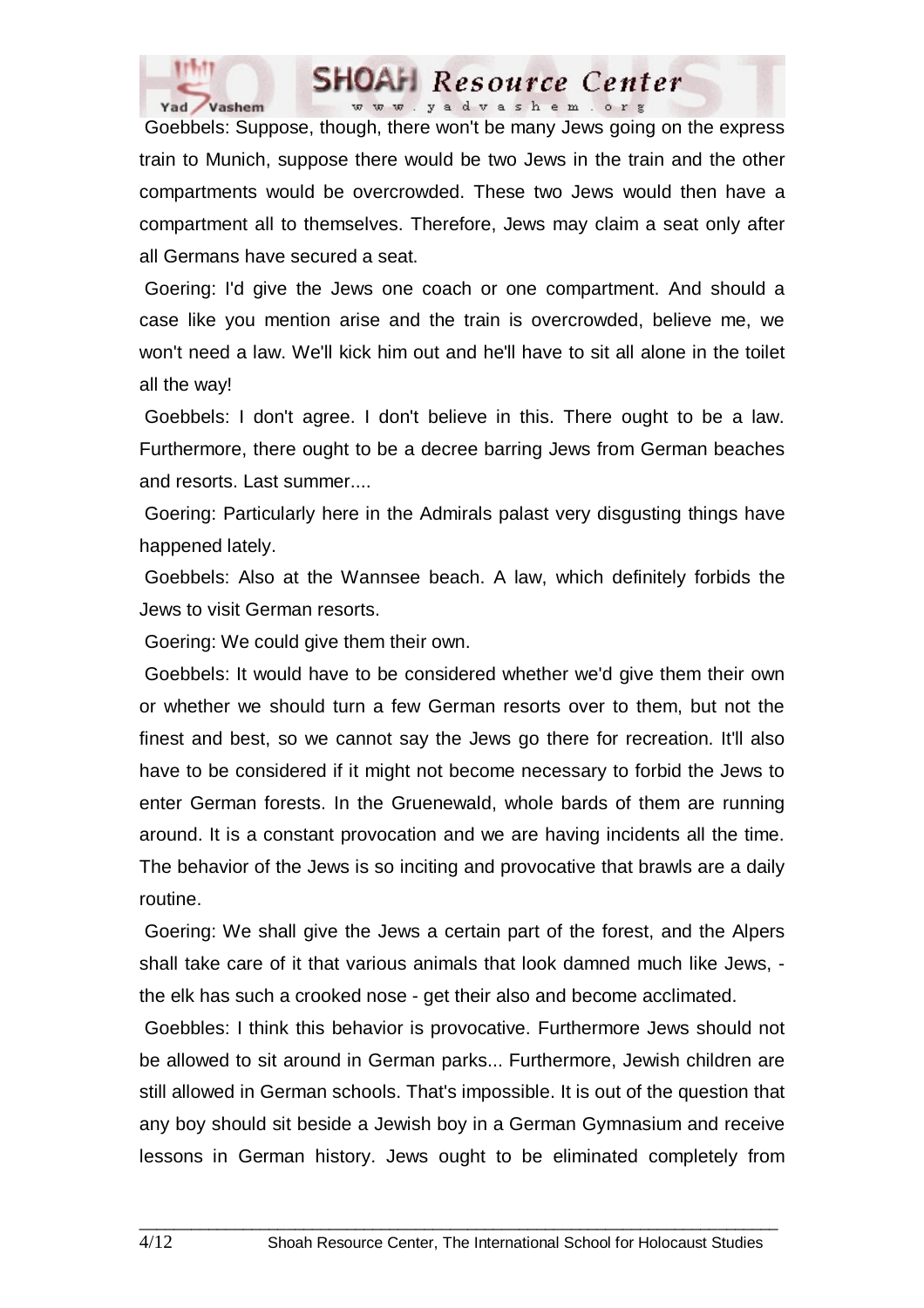

German schools; they may take care of their own education in their own communities.

**SHOAH** Resource Center www.yadvashem.org

 Goering: I suggest that Mr. Hilgard from the Insurance Company be called in. He is waiting outside. As soon as he'll be finished with his report, he may go and we can continue to talk. At the time Gustloff died, compensation for the damage Germany had suffered was prepared. But I believe that at present we should not work it through rained taxes but with a contribution paid only once. That serves my purpose. (Hilgard enters)

 Mr. Hilgard: The following is our case. Because of the justified anger of the people against the Jew, the Reich has suffered a certain amount of damage. Windows were broken, goods were damaged and people hurt, synagogues burned etc. I suppose that the Jews, many of them are also insured against damage committed by public disorder, etc... We are concerned with the....of insurance. Not with the insurance against damage resulting from revolt or from risks, but with the ordinary fire insurance, the ordinary glass insurance, and the ordinary insurance against theft.... The people, because of their contracts, who have a right to claim compensation, are partly Jews, partly Aryans. As for the fire insurance they are practically all Jewish, I suppose. As for the department stores, the victim is identical with the Jew, the owner at that applies more to the synagogues, except for neighbors to whole places the fire may have spread. Although the damage is done to the latter's property seems to be rather slight, according to the inquiries I made late last night. As for the glass insurance, which plays a very important part in this, the situation is completely different. They majority of the victims mostly the owners of the buildings are Aryans, the Jew has usually rented the store, a procedure which you may observe all over, for example on Krufuerstendamm.

Goering: That is what we've said.

Goebbels: In these cases, the Jew will have to pay.

 Goering: It doesn't make sense. We have no raw materials. It is all glass imported from foreign countries and has to be paid for in foreign currency. One could go nuts.

 Hilgard: May I draw you attention to the following facts: the glass from the shop windows is not being manufactured by the Bohemian, but by the Belgian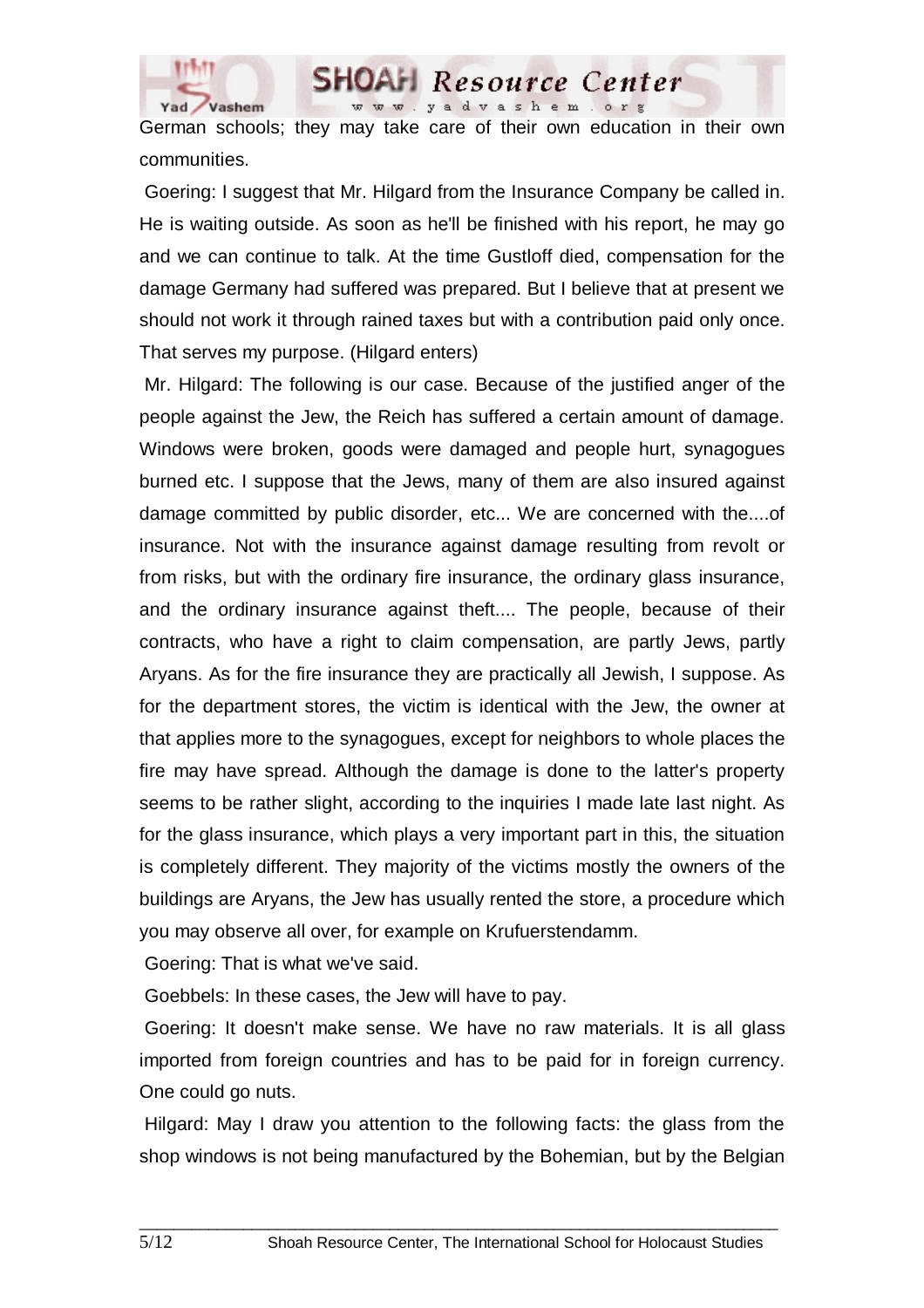

glass industry. In my estimation, the approximate money value to which these damages amount is 6,000,000 that include the broken glass, glass which we shall have to replace, mainly to Aryans because they have the insurance policy....

 Goering: Are they insured against damages cased by public disturbances? Hilgard: No, no more. May I show this by an example. The most remarkable of these cases is the case of Margraf, Unter Den Linden. The Jewelry store of Margraf is insured with us through a so-called combined policy. That covers practically any damage that may occur. This damage was reported to us as amounting to 1,700,000 because the store was completely stripped.

 Goering: Daluege and Heydrich, you'll have to get me this jewellery through raids, stated on a tremendous scale.

 Daluege: The order has already been given. The people are being controlled all the time. According to reports, 150 were arrested by yesterday afternoon...

Goering: And the jewels?

 Heydrich: That is very difficult to say. They were partly thrown into the street and picked up there. Similar things happened with furriers, for example in Friedrichstrasse, district C. There the crowd was naturally rushing to pick up minks, skunks etc. It'll be very hard to recover that....

 Hilgard: We'd like to make it our point, Mr. General Fieldmarshal, that we shall not be hindered in fulfilling the obligations for which our contracts call... If I may give reasons for this request, I'd like to say that it simply has to do with the fact that we carry out, to a large extent, quite a number of international transactions. We have a very good international basis for our business transactions, and in the interest of the equilibrium of the foreign exchange in Germany, we have to make sure that the confidence in the German insurance shall not be ruined. If we now refuse to honor clear-cut obligations, imposed upon us through lawful contract, it would be a black spot on the shield of honor of the German insurance.

 Goering: It wouldn't be the minute I issue a decree, a law sanctioned by the state.

 $\_$  ,  $\_$  ,  $\_$  ,  $\_$  ,  $\_$  ,  $\_$  ,  $\_$  ,  $\_$  ,  $\_$  ,  $\_$  ,  $\_$  ,  $\_$  ,  $\_$  ,  $\_$  ,  $\_$  ,  $\_$  ,  $\_$  ,  $\_$  ,  $\_$ 

Hilgard: I was leading up to that.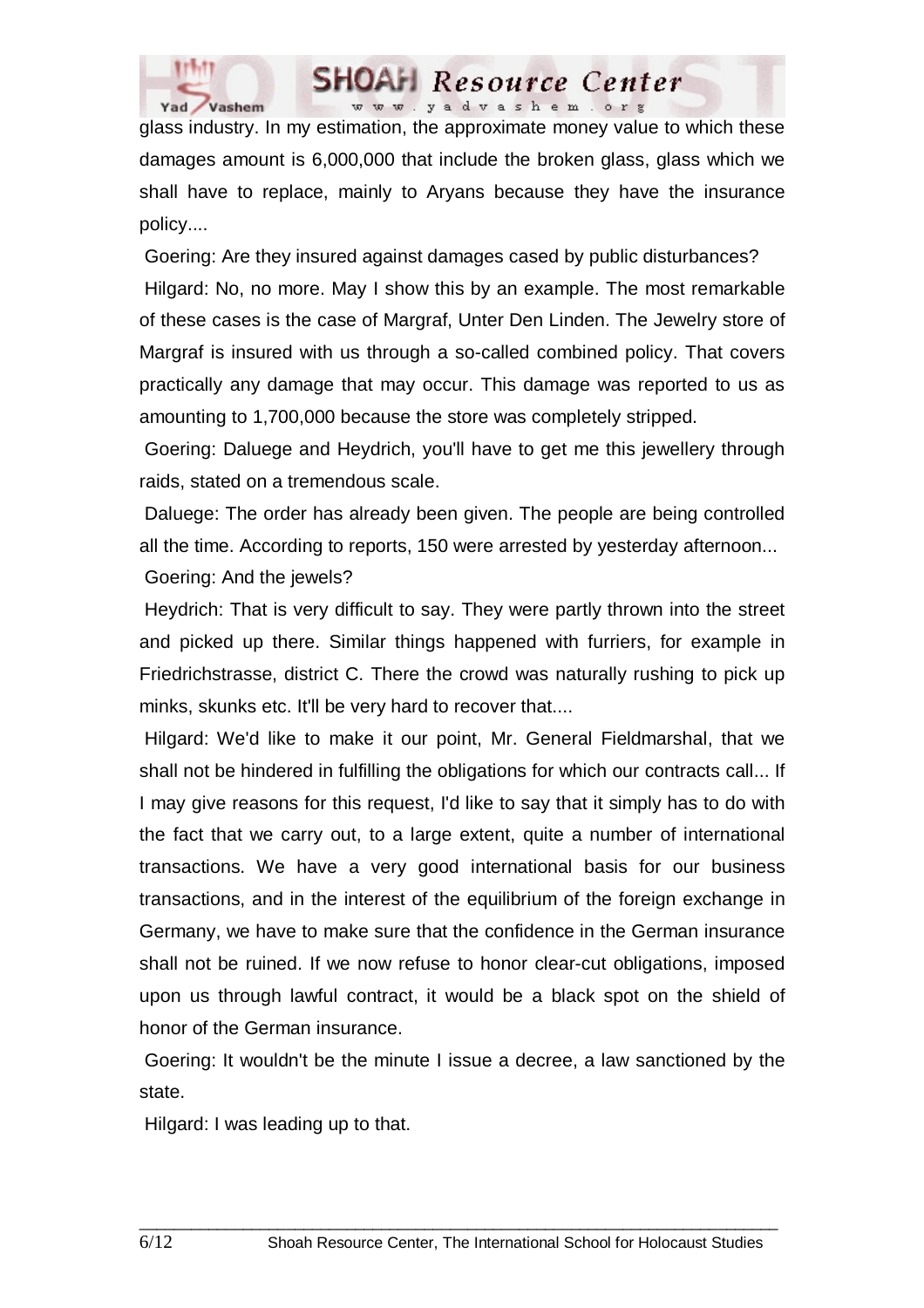

 Goering: The insurance may be granted, but as soon as it is to be paid, it'll be confiscated. That way we'll save face... One moment, you'll have to pay in any case because it is the Germans who suffered the damage. But there'll be a lawful order forbidding you to make any direct payments to the Jews. You shall also have to make payment for the damage the Jews have suffered, but not to the Jews, but to the Minister of Finance. (Hilgard: Aha!) What he does with the money is his business....

 Daluege: One more question ought to be cleared up. Most of the goods in the stores were not the property of the owner but were kept on the books of other firms, which had delivered them. Then there are the unpaid for deliveries by other firms, which definitely are not all Jewish but Aryan….

Hilgard: We'll have to pay for them, too.

 Goering: I wished you had killed 200 Jews, and not destroyed such values. Heydrich: there were 35 killed....

 Goering: Now for the damage the Jew has had. At Margrafs' the jewels disappeared, etc. Well, they are gone, and he won't get them refunded. He is the one who has to suffer the damage. As far as the jewels may be returned again by the police, they belong to the state. Now for the consumer goods which were thrown into the street, stolen or burned. There too, the Jew will be the one who has the damage. As for the goods that were kept on the basis of commissions, the Jew shall have to make good for the damage.....

 Goering: Of course, I too am of the opinion that these economic measures ought to be strengthened by a number of police-action-propaganda-measures and cultural displays so that everything shall be fixed now and the Jewry will be slapped this week right and left.

 Heydrich: In spite of the elimination of the Jew from the economic life the main problem, namely to kick the Jews out of Germany, remains. May I make a few proposals to that effect? Following a suggestion by the commissioner of the Reich we have set up a centre for the Emigration of Jews in Vienna, and that way we have eliminated ( translation should say: pushed out ) 50,000 Jews from Austria while from the Reich only 19,000 Jews were eliminated during the same period of time. We were so successful because of the co-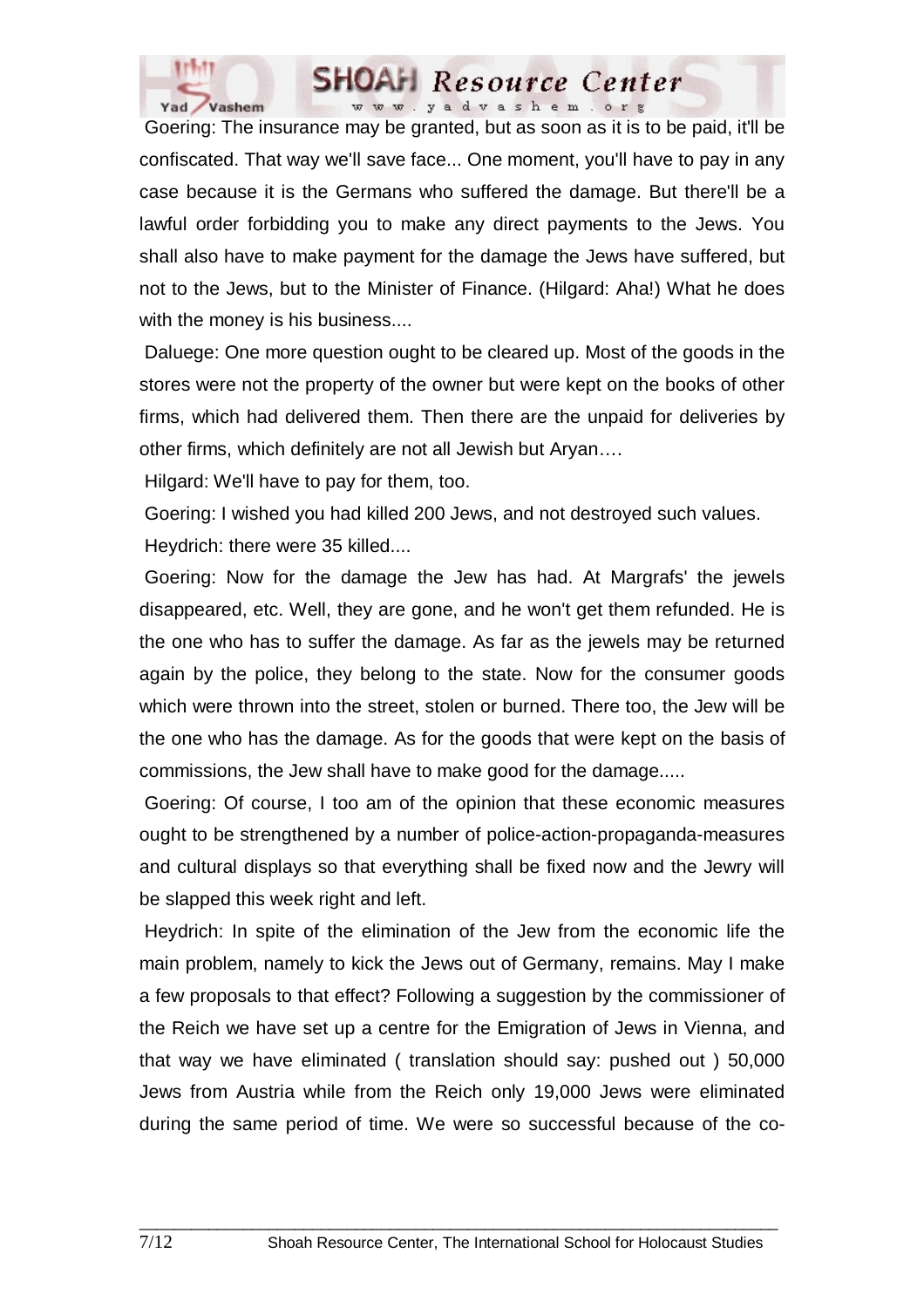

operation on the part of the competent Ministry for Economic Affairs and of the foreign charitable organizations....

www.yadvashem.org

Resource Center

 Goering: This story has gone through the whole world press. During the first night the Jews were expulsed into Czechoslovakia. The next morning the Czechs grabbed them and pushed them into Hungary. From Hungary they were returned to Germany and from there into Czechoslovakia. They traveled around and around that way. They landed finally on an old barge in the Danube. There they lived and wherever they tried to go ashore, they were barred.

Heydrich: That was the report. There weren't even 100 Jews.

 Goering: For two weeks a number of Jews left every midnight. That was in the Burgenland.

 Heydrich: At least 45,000 Jews were made to leave the country by legal measures. Goering: How was that possible? Heydrich: Through the Jewish Kultusgemeinde (community) we extracted a certain amount of money from the rich Jews who wanted to emigrate. By paying this amount, and an additional sum in foreign currency, they made it possible for a number of poor Jews to leave. The problem was not to make the rich Jews leave, but to get rid of the Jewish mob.

 Goering: But children, did you ever think this through? It doesn't help us to extract hundreds of thousands from the Jewish mob. Have you ever thought of it that this procedure may cost us so much foreign currency that in the end we won't be able to hold out?

 Heydrich: Only what the Jew has had in foreign currency. (Goering: Agreed) This way, may I propose that we set up a similar procedure for the Reich with the co-operation of the competent government agencies, and that we then find a solution for the Reich, based on our experiences, after having corrected the mistakes, the General Fieldmarshal has so rightly pointed to us. (Goering: Agreed) As another means of getting the Jews out, measures for emigration ought to be taken in the rest of the Reich for the next 8 to 10 years. The highest number of Jews we can possibly get out during one year is 8 -10,000. Therefore a great number of Jews will remain. Because of the Aryanization and other restrictions Jewry will become unemployed. The remaining Jews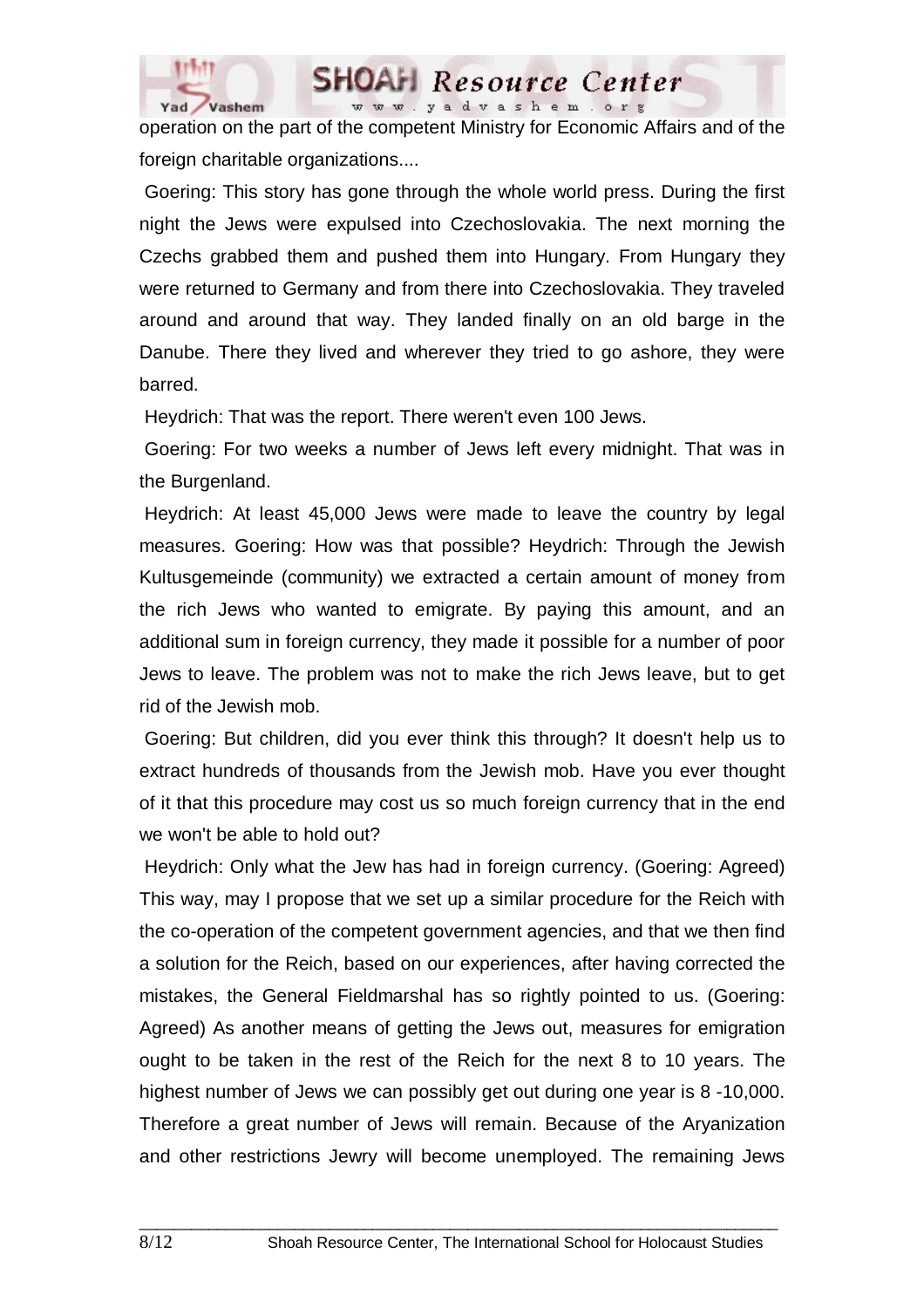

gradually become proletarians. Therefore, I shall have to take steps to isolate the Jew so he won't enter into the German normal routine of life. On the other hand, I shall have to restrict the Jew to a small circle of consumers, but I shall have to permit certain activities with professions; lawyers, doctors, barbers etc. This question shall also have to be examined. As for the isolation, I'd like to make a few proposals regarding police measures, which are important also because of their psychological effect on public opinion. For example, who is Jewish according to the Nuremberg laws, shall have to wear a certain insignia. That is a possibility, which shall facilitate many other things. I don't see any danger of excuses, and shall make our relationship with the foreign Jew easier.

Goering: A uniform.

 Heydrich: An insignia. This way we could also put an end to it that the foreign Jews, who don't look different from ours, are being molested.

 Goering: But, my dear Heydrich, you won't be able to avoid the creation of ghettos on a very large scale, in all the cities. They shall have to be created.

 Heydrich: As for the question of ghettos, I'd like to make my position clear right away. From the point of view of the police, I don't think a ghetto in the form of completely segregated districts where only Jews would live, can be put up. We could not control a ghetto where the Jews congregate amidst the whole Jewish people. It would remain the permanent hideout for criminals and also for epidemics and the like. We don't want to let the Jew live in the same house with the German population; but today the German population, their blocks or houses, force the Jew to behave himself. The control of the Jew through the watchful eye of the whole population is better than having him by the thousands in a district where I cannot properly establish a control over his daily life through uniformed agents.

Goering: We'd only have to forbid long-distance calls.

 Heydrich: Still I could not completely stop the Jews from communicating out of their districts.

Goering: And in towns all of their own.

 Heydrich: If I could put them into towns entirely their own, yes. But these towns would be such a haven for criminals of all sorts that they would be a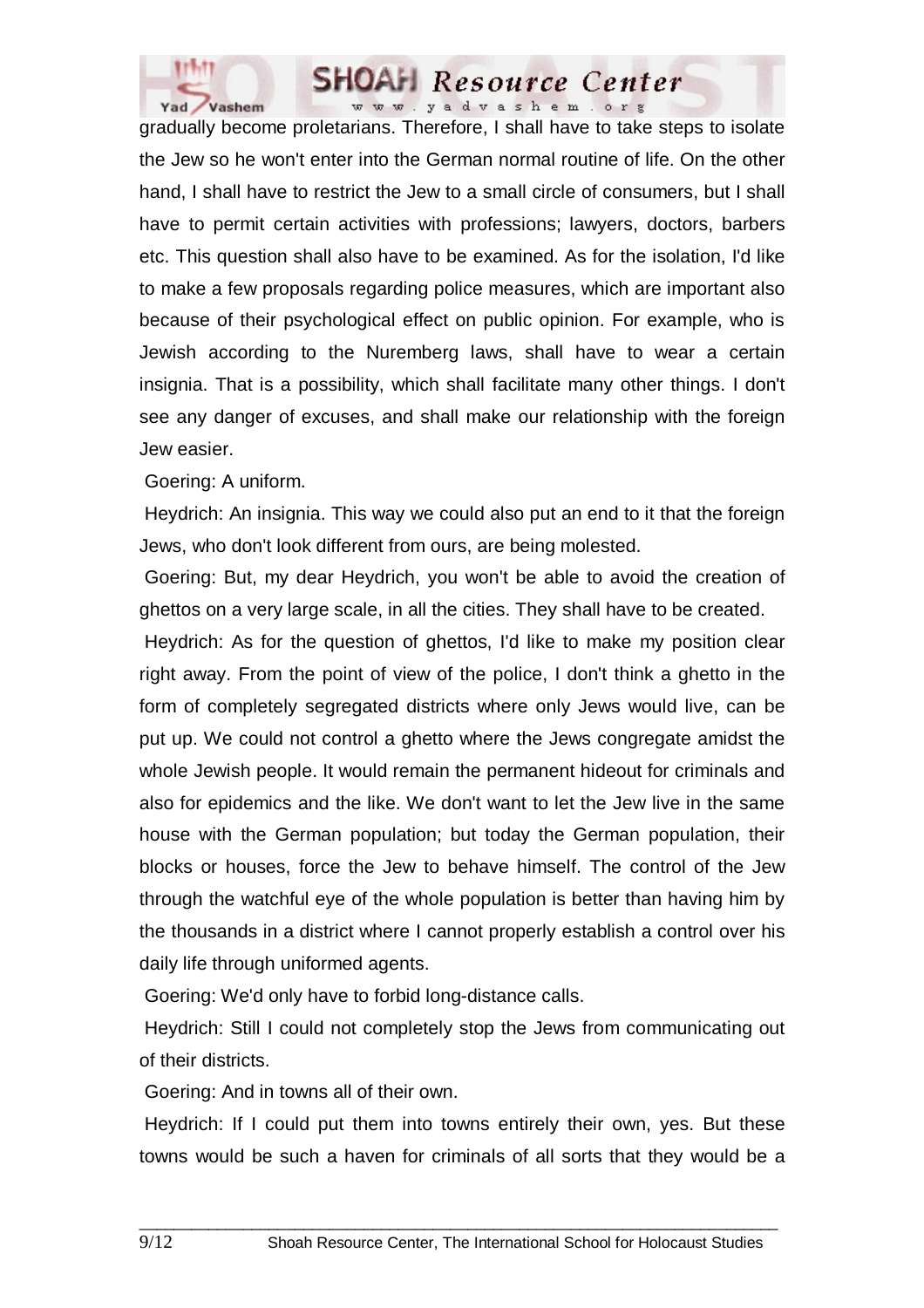



terrific danger. I'd take different steps. I'd restrict the movement of the Jews and would say; In Munich the governmental district and the district....

 Goering: Wait a minute! I don't care so much for it that the Jews don't appear in spots where I don't want them. My point is this one: if one Jew won't have any more work, he'll have to live modestly. He won't be able to go far on his 3 1/2 % to restaurants, etc. He'll have to work more. That'll bring about a concentration of Jewry, which may even facilitate control. You will know that in a particular house only Jews are living. We shall also have concentrated Jewish butchers, barbers, grocers etc. in certain streets. The question is of course whether we want to go on tolerating that. If not, the Jew shall have to buy from the Aryan.

 Heydrich: No, I'd say that for the necessities in daily life, the German won't serve the Jew anymore.

 Goering: One moment. You cannot let him starve. But there'll be the following difficulty. If you say that the Jews will be able to have so and so many retail stores, then they'll again be in business, and they'll continually have to sell for the wholesaler.

Schmer: In a small town this wouldn't work at all.

 Goering: It would only be worked out if you'd reserve in advance whole districts or whole towns for the Jews. Otherwise, you'll have to have only Germans do business, and the Jew shall have to buy from them. You cannot set up a Jewish barbershop. The Jew will have to buy food and stockings.

 Heydrich: We'll have to decide whether we want this or not... As some additional measures I'd propose to withdraw from the Jews all personal papers such as permits and drivers licenses. No Jew should be allowed to own a car, neither should he be permitted to drive because that way he'd endanger German life. By not being permitted to live in certain districts, he should be furthermore restricted to move about so freely. I'd say the Royal Square in Munich, the Reichswihstatte, is not to be entered any more within a certain radius by Jews. The same would go for establishment of culture....Furthermore, like Minister Dr. Goebbels has said before, exclusion of the Jews from public theatres, movie houses etc. As for cultural activities, I'd like to say this: cultural activities in holiday resorts may be considered an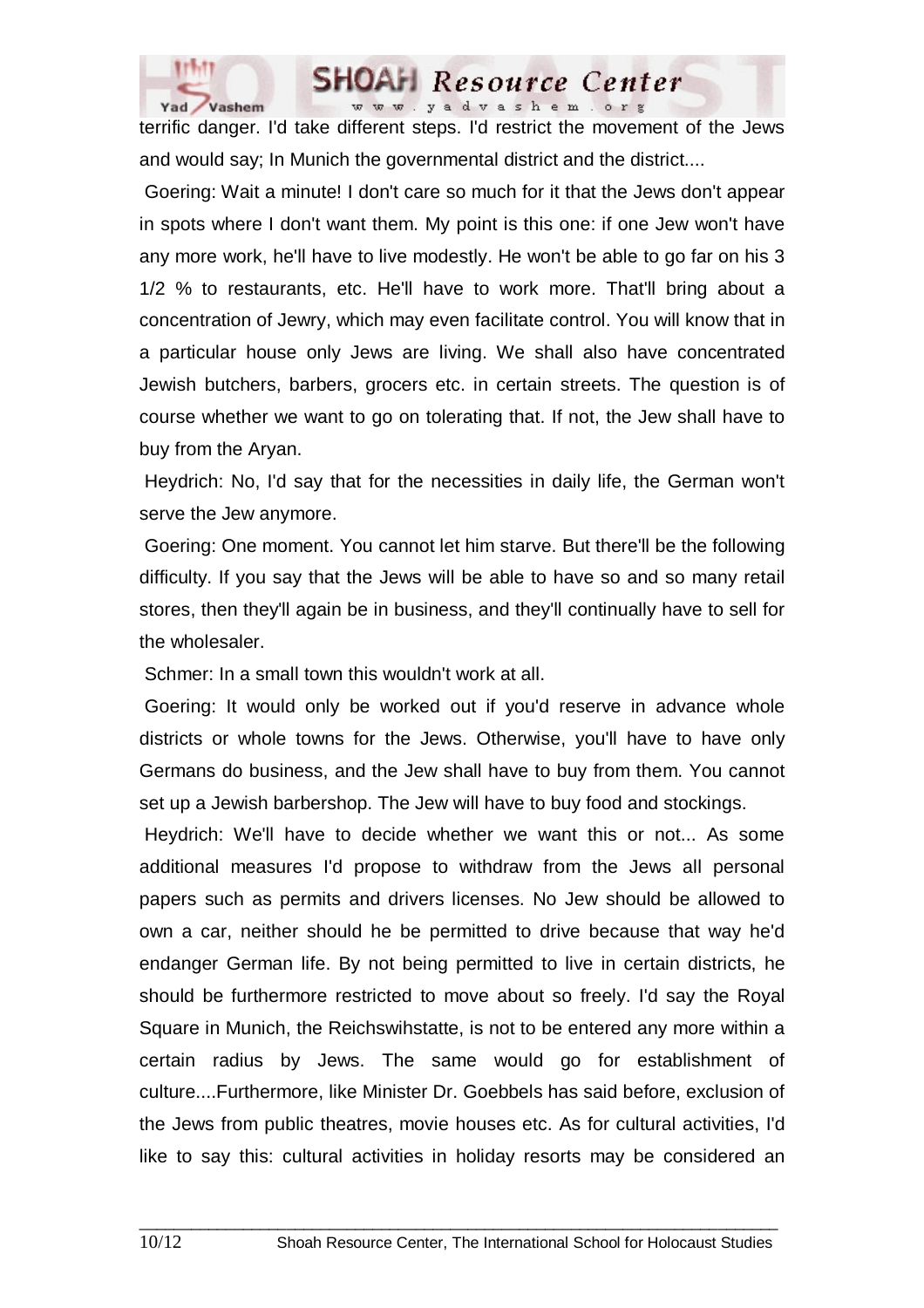

additional feature, not absolutely necessary for the individual. Many German Volksgenossen are unable to improve their health through a stay at a resort town. I don't see why the Jew should go to these places at all.

**SHOAH** Resource Center www.yadvashem.org

Goering: to health spas, no.

 Heydrich: Well, then I'd like to propose the same thing for hospitals. A Jew shall not like in a hospital together with Aryan Volksgenossen.

Goering: We'd have to manage that gradually.

Heydrich: The same applies to public conveniences.

 Goering: Are there no Jewish sanatoriums and Jewish hospitals? (Remarks: Yes!) We'll have to settle all this. These things will have to be straightened out one right after the other.

 Heydrich: I only meant to secure your approval in principle so that we start out on all this.

 Goering: One more question, gentlemen. What would you think the situation would be if I'd announce today that Jewry shall have to contribute 1 billion as a punishment?

Buerckel: The Viennese would agree to this wholeheartedly.

Goebbels: I wonder if the Jews would have a chance to pull out of this...

 Goering: I shall choose the wording this way; that German Jewry shall as punishment for their abominable crimes etc. etc. have to make a contribution of 1 billion. That'll work. The pigs won't commit another murder. Incidentally, I'd like to say again that I would not like to be a Jew in Germany.

 Von Krosigk: Therefore, I'd like to emphasize what Mr. Heydrich has said in the beginning; that we'll have to try everything possible, by way of additional experts, to shove the Jews into foreign countries. The decisive factor is that we don't want the society-proletariat here. They'll always be a terrific liability for us. (Flick: And a danger!) I don't imagine the prospect of the ghetto is very nice. The idea of the ghetto is not a very agreeable one. Therefore the goal must be as Heydrich said to move out whatever one can!

 Goering: the second point is this. If in the near future, the German Reich should come into conflict with foreign powers, it goes without saying that we in Germany should first of all let it come to a showdown with the Jews. Besides that, the Fuehrer shall now make an attempt with these foreign powers who